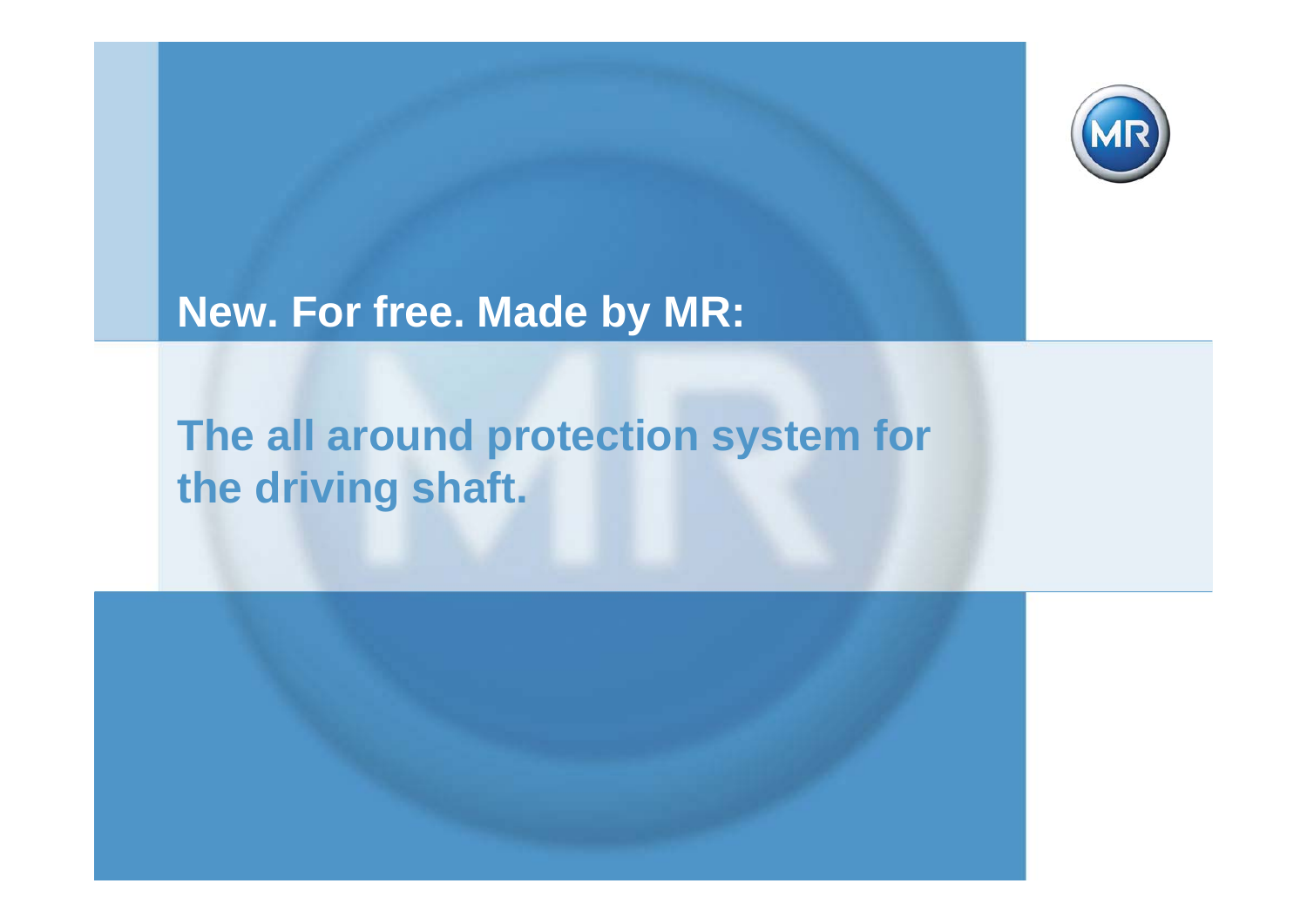

MR-customers know:

As a basic principal, MR always offers

**the best, praxis-oriented solution.**

For this reason we provide

### **at a free of charge standard**

a solid cover of rotating driving shaft from November 1st 2006.

**Your contact at MR:**

**[b.behrend@reinhausen.com](mailto:b.behrend@reinhausen.com)**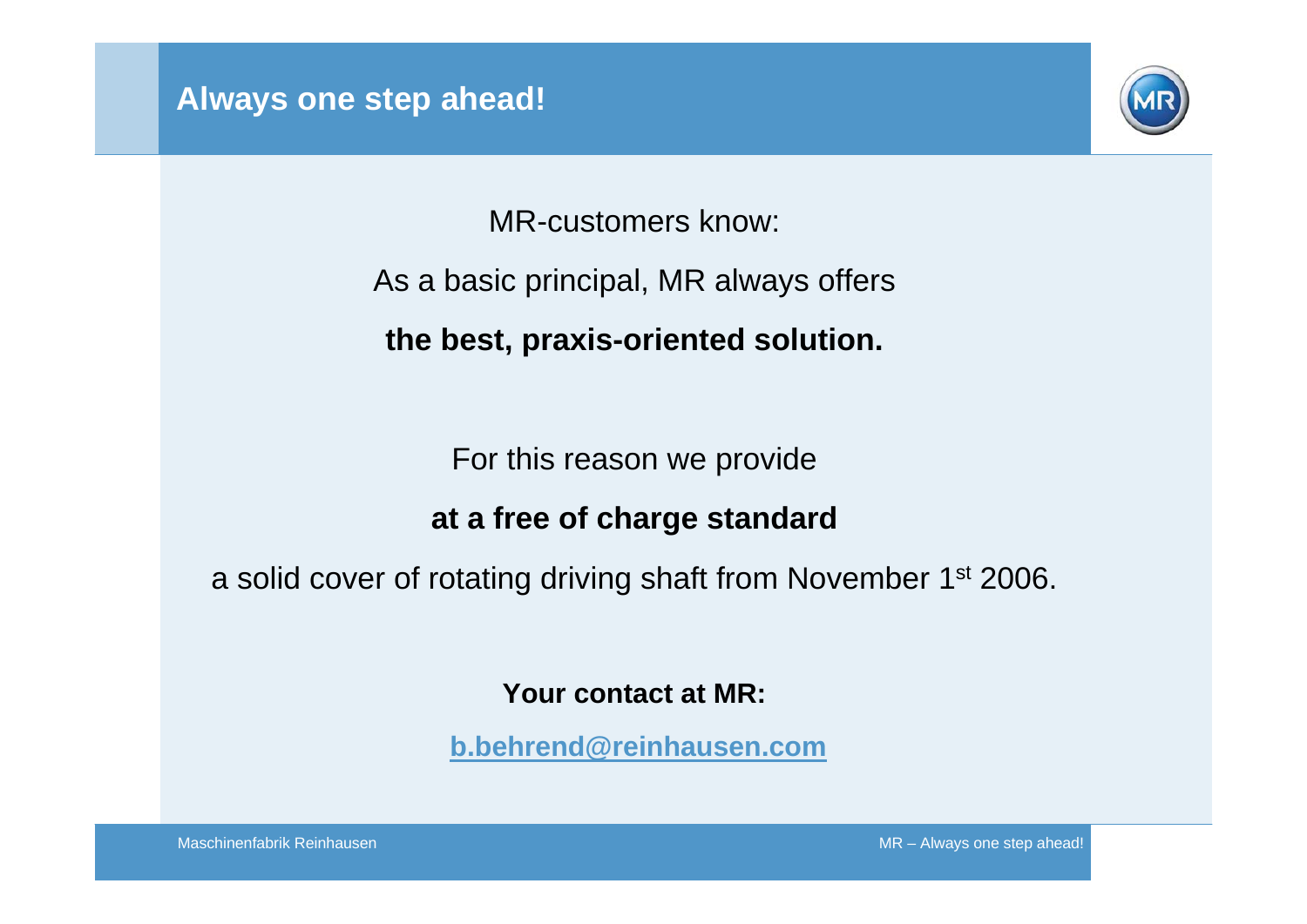# **IEC-compliant, premium protection**

That means:in the future we provide each vertical driving shaft with

### **a high quality, noncorrosive**

aluminum telescope tube.



Aluminum telescope tube for vertical driving shaft

# As a matter of course, it is

**100 percent IEC-conform.**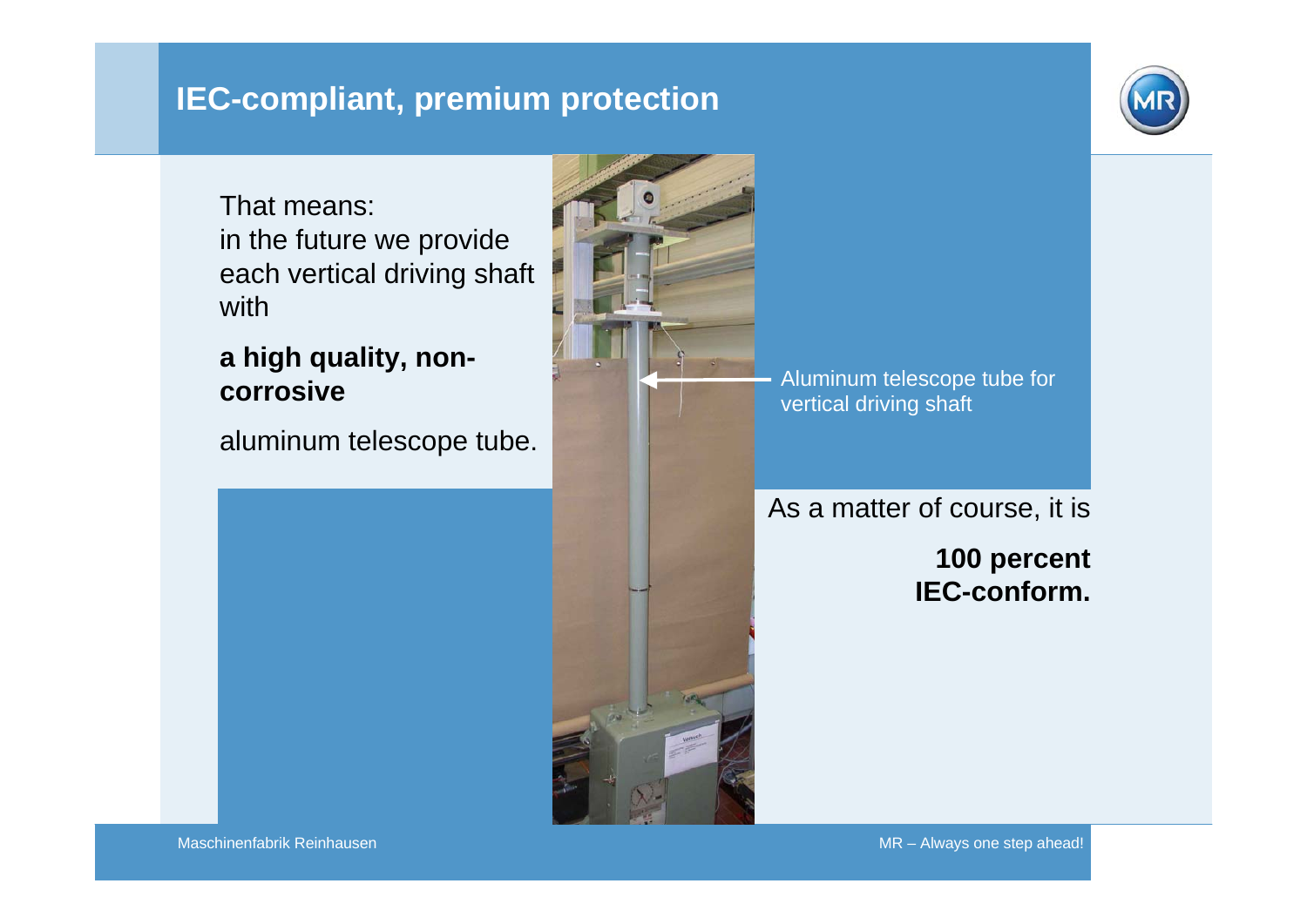## **Maximum protection – minimum cost**



The all around protection is also available for our

**cardan shaft model.**



Aluminum telescope tube for cardan shaft model

For you, we offer this technically sophisticated solution for a **minor surcharge**.